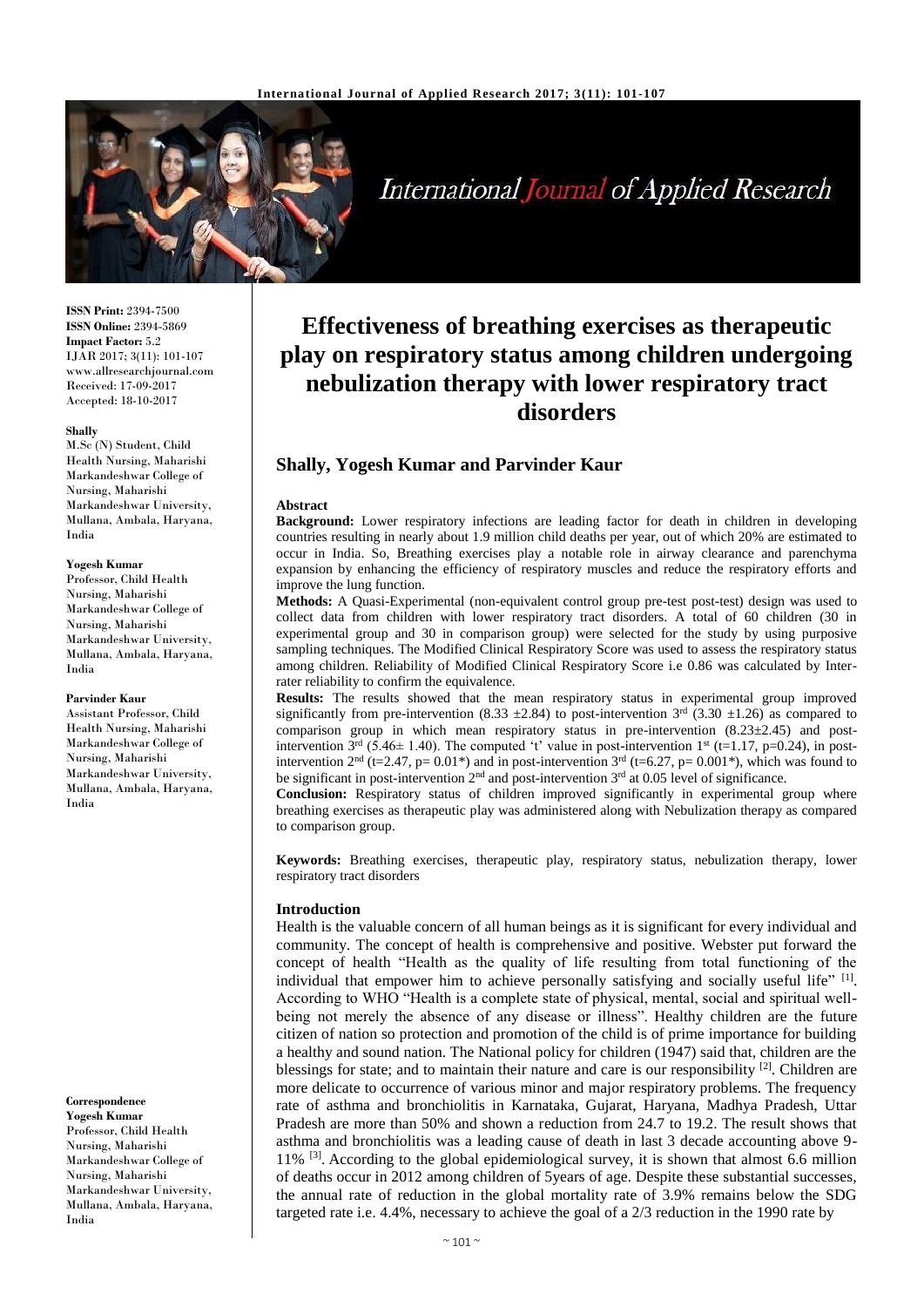2015<sup>[4]</sup>. Asthma remains the leading cause of childhood killing, nearly about 1.2 million deaths each year 2015, most of which are preventable disease. Throughout the sphere, infants and young children are more prone to have respiratory diseases [5]. Acute Bronchiolitis is predominantly a viral disease; RSV is responsible for more than 50% of cases. Approximately 100,000-126,000 children are hospitalized annually in United States because of RSV infection [6]. The incidence of pneumonia is more than 10fold higher, and the number of childhood-related deaths from pneumonia is 2,000 fold higher, in developing than in developed countries. Fifteen countries account for more than three-fourths of all pediatric death from pneumonia<sup>[7]</sup>. In India**,** as per Centre for Disease Control (CDC) 30-50% of people were visited for pursuing medical facility and 20- 40% having hospital admissions. In India, more than 4 lakh deaths every year are due to pneumonia accounting for 13%-16% of all deaths in the pediatric hospital admissions. In 2001 to 2009 there is 50% increase in cases of acute respiratory infection and approximately 3,404 deaths occur in 2010. In urban areas, acute respiratory infection consist over two-thirds of child diseases [8].

Breathing techniques are helpful for reducing breathing difficulty. The ultimate goal is for children to be able to relax quickly when faced with stressful situations. Breathing exercise as an integral part plays a notable role in airway clearance and parenchyma expansion by enhance the efficiency of respiratory muscles. Modified breathing exercise is mandatory in children because they might not cooperate like adults. The principle is to mesmerize the children and not to create boredom. It can be accompanied by musical tone that would evince interest in a child. Various modified forms of breathing exercises like group exercises, running, balloon blowing, abduction, adduction and forward movement of upper limbs, blowing air into the water with a straw, blowing a trumpet, candle blowing, flute and mouth organ playing are found effective in children [9]. The aims of breathing training are to "prevailing" breathing patterns, usually by adopting a slower respiratory rate with longer expiration and reduction in overall ventilation. Use of abdominal rather than the upper-chest and accessory muscles of ventilation in resting breathing and nasal rather than mouth breathing are also frequently stressed. The rationale for this training is based on the assumption that people with lower respiratory tract disorders have unusual or debilitated breathing pattern [10]. The objectives of the study are:

- 1. To assess and compare the respiratory status among<br>children undergoing Nebulization therapy in children undergoing Nebulization therapy in experimental and comparison group before and after administration of breathing exercises as therapeutic play.
- 2. To determine the association of respiratory status among children undergoing Nebulization therapy with their selected variables.

## **And Following hypotheses were tested at 0.05% level of significance**

**Hypothesis 1:** There will be significant difference in the mean post-intervention respiratory status among children undergoing Nebulization therapy in experimental and comparison group.

**Hypothesis 2:** There will be significant association of respiratory status among children undergoing Nebulization therapy with selected variables.

A randomized controlled trial was conducted to assess the effectiveness of blow bottle exercise on respiratory status among children with lower respiratory tract infection in Porur, Chennai. A quantitative research approach was used with a pre-test post-test design and the sample was selected by simple random sampling and the sample consists 30 in study group and 30 in control group with lower respiratory tract infections after that blow bottle exercise was given thrice a day for ten days for study group along with routine care and no intervention was given in the control group. The result showed that in pre-assessment the overall mean of respiratory status in study group was 13.9 with SD of 5.45 whereas in control group was 138.63 with SD 4.88. In postassessment mean value in study group 125.4 with SD 2.94 and the respiratory parameters within the study group and control group pre assessment and post-assessment day 2 and 3 were found statistically significant at level of 0.001. The study concluded that there was a significant difference in the respiratory parameters in the study group than the control group which was attributed to the use of respiratory exercise and shows that blow bottle exercise is one of the effective non-pharmacological method in treating the children with lower respiratory tract disorders [11]. The conceptual framework used for the study was health promotion model that includes Individual characteristics, Behaviour specific cognition & affect, Behaviour outcome [12].

# **Material and methods**

## **Study design**

We evaluate the effectiveness of breathing exercises as therapeutic play among children undergoing Nebulization therapy with lower respiratory tract disorder. The study used non-equivalent control group pre-test post-test design.

# **Study Participants**

The study included the patients with lower respiratory tract disorder who were 5-18 years of age, prescribed with Nebulization therapy, able to understand Hindi, available during the period of data collection and willing to participate in study and the study excluded the children who were having upper respiratory tract infection, on ventilator support, coming to hospital for OPD visits.

## **Study Setting**

The setting of the study was Civil Hospital Ambala city and AVS Ravi hospital Yamuna-Nagar, Haryana. A total 60 sample were selected, 30 in experimental group and 30 in comparison group from pediatric ward of the hospital using purposively sampling technique. The respiratory status was assessed by Modified Clinical Respiratory Score and reliability of the tool was 0.86.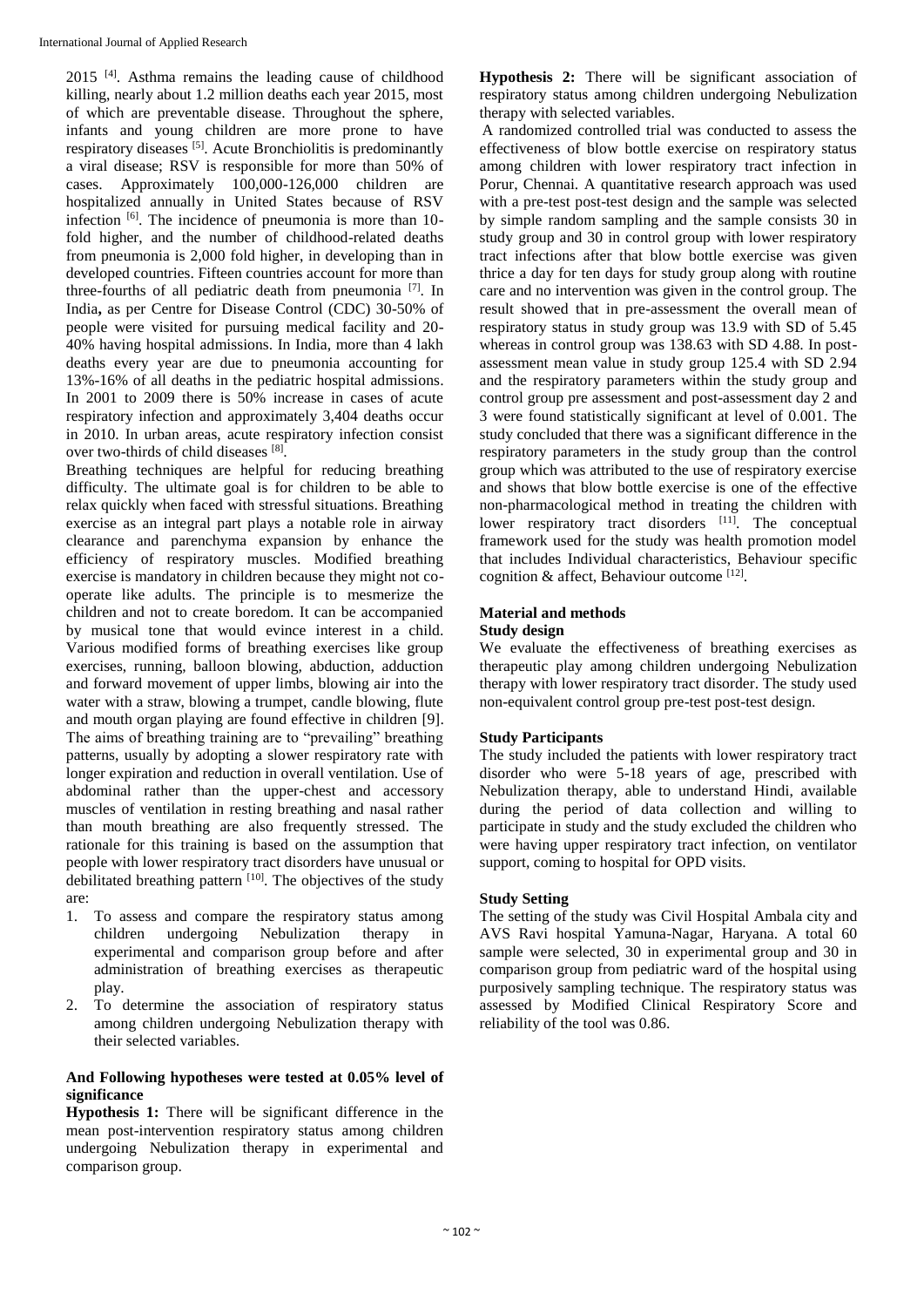## **Intervention**

| Group                             | <b>Pre-assessment</b><br>$(\text{day } 1^{\text{st}})$                                       | <b>Intervention</b><br>$(\text{day 1st}, 2^{nd} \text{ and } 3^{rd})$                                                                                                                                                                       | <b>Post-assessment</b><br>$(\text{day 1st}, 2^{nd} \text{ and } 3^{rd})$                                                                         |
|-----------------------------------|----------------------------------------------------------------------------------------------|---------------------------------------------------------------------------------------------------------------------------------------------------------------------------------------------------------------------------------------------|--------------------------------------------------------------------------------------------------------------------------------------------------|
| Experimental<br>group<br>$(n=30)$ | Pre-assessment of<br>respiratory status among<br>children undergoing<br>Nebulization therapy | Administration of Breathing exercises as therapeutic<br>play (balloon inflation, candle blowing and blow air<br>into water with a straw) for 15 minutes, once in a day<br>for 3days consecutively after 5minutes of<br>Nebulization therapy | Post-assessment of respiratory status<br>among children was done after 5<br>min of administration of breathing<br>exercises as therapeutic play. |
| Comparison<br>group<br>$(n=30)$   | Pre assessment of<br>respiratory status among<br>children undergoing<br>Nebulization therapy | Only Nebulization therapy was given to the children                                                                                                                                                                                         | After 25 minutes of giving of<br>Nebulization therapy Post-<br>assessment of respiratory status<br>among children was done.                      |

# **Data Collection Procedure**

Pre-assessment of respiratory status was done before administration of breathing exercises as therapeutic play, after that nebulization therapy was given and after 5 minutes of administration of nebulization therapy, breathing exercises as therapeutic play(balloon inflation, candle blowing & blow air into water with a straw) was administered for 15 minutes for 3 days consecutively and post-intervention assessment was taken after 5 minutes on each day after the intervention whereas in comparison group pre-assessment of respiratory status was done and only nebulization therapy was given and post-intervention assessment was taken after 25 minutes on each day after the intervention.

## **Results**

## **Homogenity**

Participant characteristics are shown in table 1. It shows more than half of the children in the experimental group 66.6% and comparison group 56.6% were in the age group of 5-8years respectively. Nearly half of the children in experimental group is 56.6% whereas, more than half of the children in comparison group 60% were male. Most of the children in experimental 60% and comparison group 53.3% was having past history of respiratory disease in which less than half of the children in experimental group were having asthma 33.3% whereas in comparison group having asthma 16.6% and bronchiolitis 16.6%. More than half of the children in experimental 63.3% and comparison group 56.6% were having duration of disease more than 2 weeks. More than half of the children in experimental group 53.3% were not having family history of smoking whereas in comparison group 56.6% most of the children were having family history of smoking. And more than half of the children in experimental 66.6% and comparison group 60% were not having family history of respiratory disease.

Clinical variables are shown in table 2. It shows that current diagnosis of more than half of the children in experimental group were having asthma 56.6%, whereas less than half of the children in comparison group were having pneumonia 36.6% and bronchiolitis 36.6%. More than half of the children in experimental group used saline for Nebulization 53.3% whereas in comparison group used bronchodilator 53.3%. More than half of the children in experimental 53.3% and comparison group 60% were having 4 hourly Nebulization. Majority of children in experimental and comparison group were having use of antibiotics 100%. Chi-square was applied in between experimental & comparison group of participant characteristics and clinical

variables and all are found to be non-significant. So it infers that experimental and comparison group of participant characteristics and clinical variables were homogenous and comparable.

## **Hypothesis Testing**

We accepted the research hypothesis 1(Table 3), in which post intervention respiratory status was more improved in experimental group as compared to comparison group. There was no-significant difference was found on postintervention  $1^{st}$  (t= 1.17, p=0.24) in experimental & comparison group, where as the mean respiratory status was improved in experimental & comparison group on postintervention  $2<sup>nd</sup>$  (t=2.47, p=0.01) &  $3<sup>rd</sup>$  (t=6.27, p=0.001).

Further in table 4 the differences between the mean respiratory status in experimental & comparison group was statistically significant as evaluated by repeated measure ANOVA  $(p=0.001)$  and post hoc was applied to find out the significant difference occurred at four time points.

We partially accepted the research hypothesis 2 (table 5  $\&$ 6), participant characteristics in experimental group there was no significant association of age F=1.04, P=0.39, gender t=2.13, P=0.42, Past h/o of respiratory disease t= 0.46, p=0.64, duration of disease t= 0.03, p=0.97, family h/o smoking  $t= 0.92$ , p=0.36, family h/o respiratory disease  $t=1.53$ ,  $p=0.36$  among children with their respiratory status. In comparison group there is no significant association of age F=0.91, P=0.41, gender t=0.36, P=0.71, Past h/o of respiratory disease  $t= 0.39$ ,  $p=0.69$ , duration of disease  $t=$ 1.23, p=0.22 of children with their respiratory status except family h/o smoking  $t= 1.03$ , p=0.001, family h/o respiratory disease  $t=2.85$ ,  $p=0.008$  which was found to be statistically significant at 0.05 level of significance.

Clinical variables in experimental group, there is no significant association of current diagnosis of child F=0.69, p=0.50, type of Nebulization medication administration t=0.80, P=0.42, frequency of nebulization administration  $F=$ 0.09,  $p = 0.96$ , use of antibiotics  $F=0.35$ ,  $p=0.78$ ) among children with their respiratory status. In comparison group also, there is no significant association of current diagnosis of child F=0.45, p=0.64, type of medication administration t=0.39, P=0.69, frequency of nebulization administration  $F=$ 0.21,  $p = 0.88$ , use of antibiotics F=0.36,  $p=0.78$  in children with their respiratory status.

This shows that there is no significant association of respiratory status among children undergoing nebulization therapy with their selected variables except family h/o smoking and family h/o respiratory disease.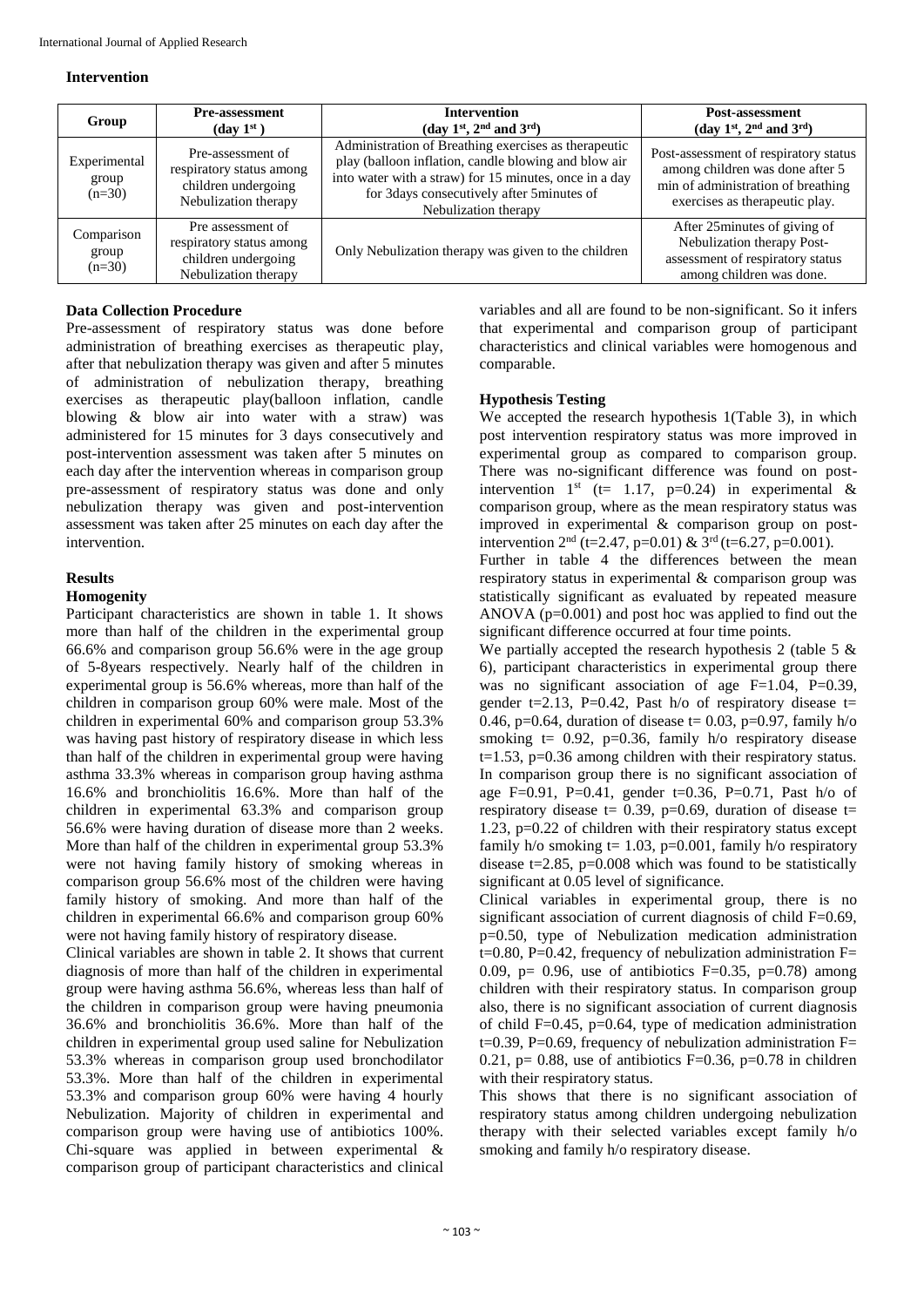| Table 1: Homogeneity of participant characteristics in experimental & comparison group. |  |  |  |  |
|-----------------------------------------------------------------------------------------|--|--|--|--|
|                                                                                         |  |  |  |  |

| S.no             | Demographic variables            | Experiment group $(n-30) f$ (%) | Comparison group $(n-30)$ f $(\%)$ | Chi-square $(x^2)$ |                | $df$ p value       |
|------------------|----------------------------------|---------------------------------|------------------------------------|--------------------|----------------|--------------------|
| 1.               | Age                              |                                 |                                    |                    |                |                    |
| 1.1              | 5-8year                          | 20(66.6)                        | 17(56.6)                           | 5.34               | $\overline{2}$ | 0.06 <sup>NS</sup> |
| 1.2              | $9-13$ year                      | 9(30)                           | 6(20)                              |                    |                |                    |
| 1.3              | $14-18$ year                     | 1(3.33)                         | 7(23.3)                            |                    |                |                    |
| 2.               | <b>Gender</b>                    |                                 |                                    |                    |                |                    |
| 2.1              | Male                             | 17(56.6)                        | 18(60)                             | 0.06               | $\mathbf{1}$   | $0.79^{NS}$        |
| 2.2              | Female                           | 13(43.3)                        | 12(40)                             |                    |                |                    |
| $\overline{3}$ . | Past h/o any respiratory disease |                                 |                                    |                    |                |                    |
| 3.1              | Yes                              | 18(60)                          | 16(53.3)                           | 0.27               | $\mathbf{1}$   | 0.60 <sup>NS</sup> |
| 3.2              | N <sub>o</sub>                   | 12(40)                          | 14(46.6)                           |                    |                |                    |
|                  | If yes, Specify                  |                                 |                                    |                    |                |                    |
| 3.1.1            | Asthma                           | 10(33.3)                        | 5(16.6)                            |                    |                |                    |
| 3.1.2            | Pneumonia                        | 4(13.3)                         | 4(13.3)                            | 4.30               | 3              | 0.23 <sup>NS</sup> |
| 3.1.3            | <b>WLARTIS</b>                   | 3(10)                           | 2(7)                               |                    |                |                    |
| 3.1.4            | <b>Bronchiolitis</b>             | 1(3.33)                         | 5(16.6)                            |                    |                |                    |
| 4.               | <b>Duration of disease</b>       |                                 |                                    |                    |                |                    |
| 4.1              | $<$ 1 week                       | 1(3.33)                         | 0(0)                               |                    |                |                    |
| 4.2              | $>1$ week                        | 10(33.3)                        | 13(43.3)                           | 0.19               | $\mathbf{1}$   | $0.66^{NS}$        |
| 4.3              | $>2$ week                        | 19(63.3)                        | 17(56.6)                           |                    |                |                    |
| 5.               | Family h/o smoking               |                                 |                                    |                    |                |                    |
| 5.1              | Yes                              | 14(46.6)                        | 17(56.6)                           |                    |                |                    |
| 5.2              | N <sub>o</sub>                   | 16(53.3)                        | 13(43.3)                           |                    |                |                    |
|                  | If yes, Specify                  |                                 |                                    |                    |                |                    |
| 5.1.1            | Grandfather                      | 4(13.3)                         | 9(30)                              |                    |                |                    |
| 5.1.2            | Father                           | 10(33.3)                        | 8(26.6)                            | 1.87               | $\mathbf{1}$   | $0.17^{NS}$        |
| 5.1.3            | Mother                           | 0(0)                            | 0(0)                               |                    |                |                    |
| 6.               | Family h/o respiratory disease   |                                 |                                    |                    |                |                    |
| 6.1              | Yes                              | 10(33.3)                        | 12(40)                             |                    |                |                    |
| 6.2              | N <sub>0</sub>                   | 20(66.6)                        | 18(60)                             |                    |                |                    |
| 7.               | If yes, Specify                  |                                 |                                    |                    |                |                    |
| 6.1.1            | Grandfather                      | 3(10)                           | 3(10)                              |                    |                |                    |
| 6.1.2            | Father                           | 6(20)                           | 9(30)                              | 1.43               | $\mathfrak{2}$ | $0.48^{NS}$        |
| 6.1.3            | Mother                           | 1(3.33)                         | 0(0)                               |                    |                |                    |

Table 2: Homogenity of clinical variables in experimental & comparison group.

| S.no      | <b>Clinical variables</b>                                | Experiment group (n-<br>30) $f(\% )$ | <b>Comparison group</b><br>$(n-30) f(\%)$ | Chi-square | df             | p-value            |
|-----------|----------------------------------------------------------|--------------------------------------|-------------------------------------------|------------|----------------|--------------------|
| 1.        | <b>Current diagnosis of child</b>                        |                                      |                                           |            |                |                    |
| 1.1       | Pneumonia                                                | 9(30)                                | 11(36.6)                                  |            |                |                    |
| 1.2       | <b>Bronchiolitis</b>                                     | 4(13.3)                              | 11(36.6)                                  | 6.70       | $\overline{2}$ | $0.61^{NS}$        |
| 1.3       | Asthma                                                   | 17(56.6)                             | 8(26.6)                                   |            |                |                    |
| 2.<br>2.1 | <b>Type of medication used in Nebulization</b><br>Saline | 16(53.3)                             | 14(46.6)                                  | 0.26       |                | $0.60^{NS}$        |
| 2.2       | <b>Bronchodilator</b>                                    | 14(46.6)                             | 16(53.3)                                  |            |                |                    |
| 3.        | <b>Frequency of Nebulization administration</b>          |                                      |                                           |            |                |                    |
| 3.1       | Every 2 hourly                                           | 7(23.3)                              | 3(10)                                     |            |                |                    |
| 3.2       | Every 4 hourly                                           | 16(53.3)                             | 15(50)                                    | 3.10       | 3              | 0.37 <sup>NS</sup> |
| 3.3       | Every 6 hourly                                           | 4(13.3)                              | 8(26.6)                                   |            |                |                    |
| 3.4       | Every 8 hourly                                           | 3(10)                                | 4(13.3)                                   |            |                |                    |
| 4.        | <b>Use of Antibiotics</b>                                |                                      |                                           |            |                |                    |
| 4.1       | Yes                                                      | 30 (100)                             | 30(100)                                   |            |                |                    |
| 4.2       | N <sub>0</sub>                                           | 0(0)                                 | 0(0)                                      |            |                |                    |
|           | <b>Specify</b>                                           |                                      |                                           |            |                |                    |
| 4.1.1     | Ceftriazone                                              | 11(36.6)                             | 9(30)                                     |            |                |                    |
| 4.1.2     | Tazobactam                                               | 11(36.6)                             | 11(36.6)                                  | 2.34       | 3              | $0.50^{NS}$        |
| 4.1.3     | Piperacillin                                             | 5(16.6)                              | 9(30)                                     |            |                |                    |
| 4.1.4     | Amikacin                                                 | 3(10)                                | 1(3.33)                                   |            |                |                    |

**Table 3:** Mean, Mean Difference, S.D of Difference, Standard Error of mean difference and 't' value after Administration of Breathing Exercises as Therapeutic Play among Children undergoing Nebulization Therapy in Experimental and Comparison Group, N=60.

| <b>Intervention</b> | Group                          | Mean $\pm SD$   | $\mathbf{M}_{\mathbf{D}}$ | SE <sub>MD</sub> | 't'value | 'n'value    |  |
|---------------------|--------------------------------|-----------------|---------------------------|------------------|----------|-------------|--|
| Post-intervention-1 | Experimental                   | $6.90 \pm 2.46$ | 0.70                      | 0.59             | 1.17     | $0.24^{NS}$ |  |
|                     | Comparison                     | $7.60 \pm 2.12$ |                           |                  |          |             |  |
| Post-intervention-2 |                                | $5.23 \pm 1.94$ | .20                       | 0.48             | 2.47     | $0.01*$     |  |
|                     | <b>Experimental Comparison</b> | $6.43 \pm 1.81$ |                           |                  |          |             |  |
| Post-intervention-3 | <b>Experimental Comparison</b> | $3.30 \pm 1.26$ | 2.16                      | 0.34             | 6.27     | $0.001*$    |  |
|                     |                                | $5.46 \pm 1.40$ |                           |                  |          |             |  |

Maximum score= 12

Minimum score= 0 't' (1.17, 2.47, 6.27) = 2.00(*p*≤0.05) \*significant (*p*≤0.05)-NS not significant (*p*> 0.05)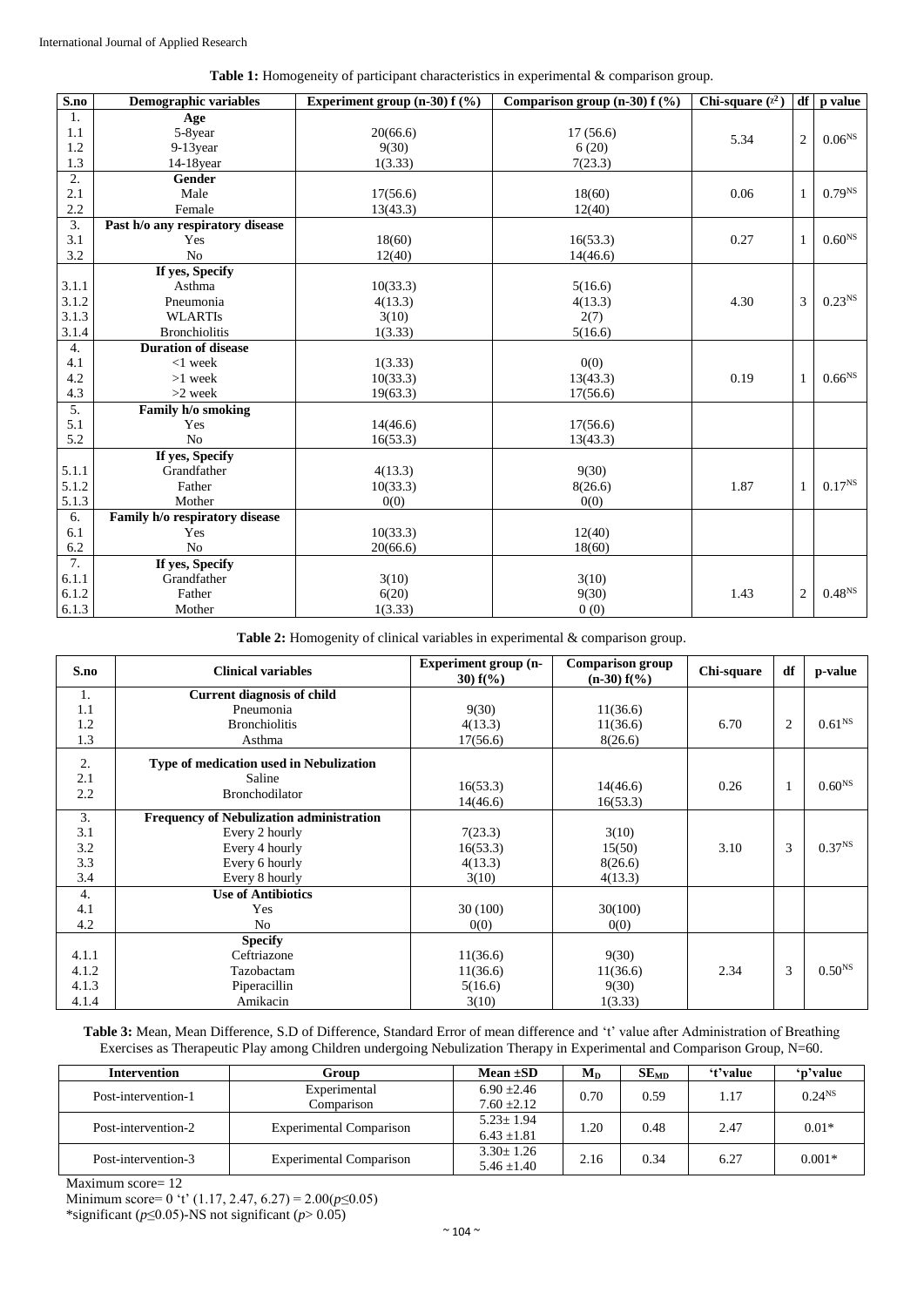Table 4: Repeated measure ANOVA showing comparison of respiratory status pre-intervention to 3<sup>rd</sup> post-intervention in experimental and comparison group, N=60.

| Group                       | <b>Intervention</b> | $Mean \pm SD$   | df   |       | p-value  |
|-----------------------------|---------------------|-----------------|------|-------|----------|
|                             | Pre-intervention    | $8.33 \pm 2.84$ |      |       |          |
|                             | Post-intervention-1 | $6.90 + 2.46$   | 3/87 | 128.3 | $0.001*$ |
| Experimental group $(n=30)$ | Post-intervention-2 | $5.23 + 1.94$   |      |       |          |
|                             | Post-intervention-3 | $3.30 \pm 1.26$ |      |       |          |
|                             | Pre-intervention    | $8.23 + 2.45$   |      | 78.2  |          |
|                             | Post-intervention-1 | $7.60 + 2.12$   | 3/87 |       | $0.001*$ |
| Comparison group $(n=30)$   | Post-intervention-2 | $6.43 \pm 1.81$ |      |       |          |
|                             | Post-intervention-3 | $5.46 \pm 1.40$ |      |       |          |

\*significant (*p*≤0.05) -NS not significant (*p*>0.05)



**Fig 1:** Bar Diagram showing Respiratory Status among Children undergoing Nebulization therapy in Experimental and Comparison Group.

| Table 5: Association of respiratory status among children undergoing Nebulization therapy in experimental & comparison group participant |  |                  |  |  |  |
|------------------------------------------------------------------------------------------------------------------------------------------|--|------------------|--|--|--|
|                                                                                                                                          |  | characteristics. |  |  |  |

| S.no  | Demographic variables          |      |              | <b>Experimental group</b> |                    |                  | <b>Comparison</b> group |       |                    |  |
|-------|--------------------------------|------|--------------|---------------------------|--------------------|------------------|-------------------------|-------|--------------------|--|
|       |                                | Mean | df           | F/t                       | p-value            | <b>Mean</b>      | df                      | F/t   | p-value            |  |
| 1.    | Age                            |      |              |                           |                    |                  |                         |       |                    |  |
| 1.1   | $5-8yr$                        | 3.20 |              |                           |                    | 5.18             |                         |       |                    |  |
| 1.2   | $9-13yr$                       | 3.67 | 2/9          | 1.04                      | 0.39 <sup>NS</sup> | 5.67             | 2/27                    | 0.91  | $0.41^{NS}$        |  |
| 1.3   | 14-18yr                        | 2.00 |              |                           |                    | 6.00             |                         |       |                    |  |
| 2.    | Gender                         |      |              |                           |                    |                  |                         |       |                    |  |
| 2.1   | Male                           | 3.71 | 28           | 2.13                      | $0.42^{NS}$        | 5.39             | 28                      | 0.36  | $0.71^{NS}$        |  |
| 2.2   | Female                         | 2.77 |              |                           |                    | 5.58             |                         |       |                    |  |
| 3.    | Past h/o respiratory disease   |      |              |                           |                    |                  |                         |       |                    |  |
| 3.1   | Yes                            | 3.39 | 28           | 0.46                      | $0.64^{NS}$        | 5.56             | 28                      | 0.39  | 0.69 <sup>NS</sup> |  |
| 3.2   | N <sub>o</sub>                 | 3.17 |              |                           |                    | 5.36             |                         |       |                    |  |
|       | If yes, Specify                |      |              |                           |                    |                  |                         |       |                    |  |
| 3.1.1 | Asthma                         | 3.30 |              |                           |                    | 6.40             |                         |       |                    |  |
| 3.1.2 | Pneumonia                      | 3.75 | 3/5          | 0.14                      | 0.92 <sup>NS</sup> | 5.25             | 3/13                    | 1.05  | 0.40 <sup>NS</sup> |  |
| 3.1.3 | <b>WALRTIS</b>                 | 3.33 |              |                           |                    | 4.67             |                         |       |                    |  |
| 3.1.4 | <b>Bronchiolitis</b>           | 3.00 |              |                           |                    | 5.60             |                         |       |                    |  |
| 4.    | <b>Duration of disease</b>     |      |              |                           |                    |                  |                         |       |                    |  |
| 4.1   | $<$ 1 week                     | 3.30 | 18           | 0.03                      | $0.97^{NS}$        | 5.08             | 28                      | 1.23  | 0.22 <sup>NS</sup> |  |
| 4.2   | $>1$ week                      | 3.32 |              |                           |                    | 5.77             |                         |       |                    |  |
| 5.    | Family h/o smoking             |      |              |                           |                    |                  |                         |       |                    |  |
| 5.1   | Yes                            | 3.07 | 28           | 0.92                      | $0.36^{NS}$        | 5.24             | 28                      | 1.03  | $0.001*$           |  |
| 5.2   | N <sub>o</sub>                 | 3.50 |              |                           |                    | 5.77             |                         |       |                    |  |
| 5.1.1 | If yes, Specify                |      |              |                           |                    |                  |                         |       |                    |  |
| 5.1.2 | Grandfather                    | 2.75 | 3            | 1.50                      | $0.23^{NS}$        | 6.22             | 15                      | 4.07  | 0.06 <sup>NS</sup> |  |
|       | Father                         | 3.20 |              |                           |                    | 4.13             |                         |       |                    |  |
| 6.    | Family h/o respiratory disease |      |              |                           |                    |                  |                         |       |                    |  |
| 6.1   | Yes                            | 3.60 | $\mathbf{1}$ | 1.53                      | $0.36^{NS}$        | 4.67             | 28                      | 2.85  | $0.008*$           |  |
| 6.2   | N <sub>o</sub>                 | 3.15 |              |                           |                    | 6.00             |                         |       |                    |  |
| 6.1.1 | If yes, Specify                |      |              |                           |                    |                  |                         |       |                    |  |
| 6.1.2 | Grandfather                    | 3.33 | 2/7          | 0.27                      | 0.76 <sup>NS</sup> | 4.67             | 10                      | 0.001 | 1.00 <sup>NS</sup> |  |
| 6.1.3 | Father                         | 3.83 |              |                           |                    | 4.67             |                         |       |                    |  |
|       | mother                         | 3.00 |              |                           |                    | $\boldsymbol{0}$ |                         |       |                    |  |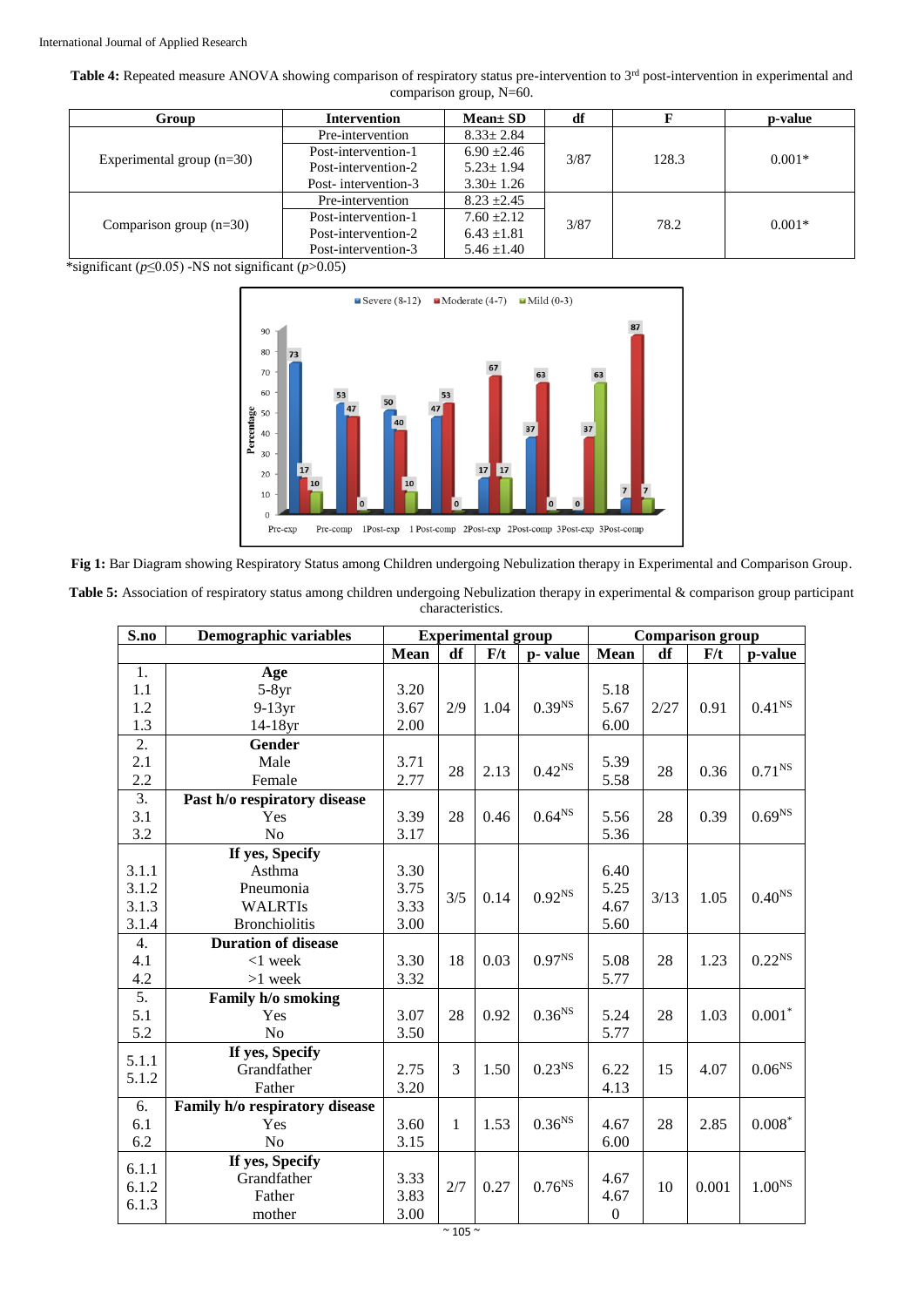Table 6: Association of respiratory status among children undergoing nebulization therapy in experimental & comparison group with clinical variables.

| S.no  | Demographic variables                     | <b>Experimental group</b> |      |      |                    | <b>Comparison group</b> |                |      |                    |
|-------|-------------------------------------------|---------------------------|------|------|--------------------|-------------------------|----------------|------|--------------------|
|       |                                           | <b>Mean</b>               | df   | F/t  | p-value            | Mean                    | df             | F/t  | p-value            |
| 1.    | <b>Current diagnosis of child</b>         |                           |      |      |                    |                         |                |      |                    |
| 1.1   | Pneumonia                                 | 3.22                      | 2/27 | 0.69 | 0.50 <sup>NS</sup> | 5.36                    | 2/27           | 0.45 | 0.64 <sup>NS</sup> |
| 1.2   | <b>Bronchiolitis</b>                      | 4.00                      |      |      |                    | 5.27                    |                |      |                    |
| 1.3   | Asthma                                    | 3.18                      |      |      |                    | 5.88                    |                |      |                    |
| 2.    | Type of medic--ation used in nebulization |                           |      |      |                    |                         |                |      |                    |
| 2.1   | Saline                                    | 3.13                      | 28   | 0.80 | $0.42^{NS}$        | 5.36                    | 28             | 0.39 | 0.69 <sup>NS</sup> |
| 2.2   | <b>Bronchodilator</b>                     | 3.50                      |      |      |                    | 5.56                    |                |      |                    |
| 3.    | Frequency of nebulization administration  |                           |      |      |                    |                         |                |      |                    |
| 3.1   | Every 2 hourly                            | 3.43                      |      |      |                    | 5.00                    |                |      |                    |
| 3.2   | Every 4 hourly                            | 3.31                      | 3/26 | 0.09 | $0.96^{NS}$        | 5.40                    | 3/26           | 0.21 | 0.88 <sup>NS</sup> |
| 3.3   | Every 6 hourly                            | 3.00                      |      |      |                    | 5.75                    |                |      |                    |
| 3.4   | Every 8 hourly                            | 3.33                      |      |      |                    | 5.50                    |                |      |                    |
| 4.    | Use of antibiotics                        |                           |      |      |                    |                         |                |      |                    |
| 4.1   | <b>Yes</b>                                | 3.30                      |      |      |                    | 5.47                    | $\overline{a}$ |      |                    |
| 4.2   | N <sub>0</sub>                            | $\Omega$                  |      |      |                    | $\Omega$                |                |      |                    |
|       | If yes, Specify                           |                           |      |      |                    |                         |                |      |                    |
| 4.1.1 | Ceftriazone                               | 3.18                      |      |      |                    | 5.11                    |                |      |                    |
| 4.1.2 | Tazobactam                                | 3.18                      | 3/26 | 0.35 | $0.78^{NS}$        | 5.55                    | 3/26           | 0.36 | $0.78^{NS}$        |
| 4.1.3 | Piperacillin                              | 3.40                      |      |      |                    | 5.78                    |                |      |                    |
| 4.1.4 | Amikacin                                  | 4.00                      |      |      |                    | 5.00                    |                |      |                    |

#### **Discussion**

In the present study, the mean post-intervention on day  $1<sup>st</sup>$ the respiratory status in experimental group was 6.90 and in comparison group it was 7.60 with a mean difference of 0.70, the computed 't' value was found to be not significant  $t= 1.17$ ,  $p=0.24$  at 0.05 level of significance. On postintervention day 2nd the respiratory status in experimental group was 5.23 and in comparison group it was 6.43, with a mean difference of 1.20, and the computed 't' value was found to be statistically significant t=2.47,  $p=0.01*$  at 0.05 level of significance. On post-intervention day  $3<sup>rd</sup>$  the respiratory parameters in experimental group was 3.30 and in comparison group it was 5.46, with a mean difference of 2.16, and the computed 't' value was found to be statistically significant t=6.27,  $p=0.001*$  at 0.05 level of significance. The study findings were consistent with findings of Vimala Arul, conducted a study to evaluate the effectiveness of strelinkova breathing exercises on respiratory sign and parameters among children with lower respiratory tract infections. The results of the study showed that there is significant differences in independent 't' test regarding respiratory sign('t' value= 5.2), peak flow rate ('t' value= 16) and oxygen saturation level ('t' value= 5.27) at *p*<0.05 level of significance between experimental and comparison group  $[13]$ . The study findings were consistent with the findings of Beulah Hephzibah *et al*., Conducted a study to assess the effectiveness of blow bottle exercises on Respiratory status among children with lower respiratory tract infections. The result showed that in pre-assessment the overall mean of respiratory status in study group was 13.9 with SD of 5.45 whereas in control group was 138.63 with SD 4.88. In post-assessment mean value in study group 125.4 with SD 2.94 and the respiratory parameters within the study group and control group pre assessment and postassessment day 2 and 3 were found statistically significant at level of 0.001 [11].

### **Conclusion**

Conclusion drawn from the findings of the study was respiratory status of children improved significantly in experimental group where breathing exercises as therapeutic play was administered along with nebulization therapy as compared to comparison group. So it is concluded that Breathing exercises as therapeutic play was effective in improving the respiratory status among children undergoing nebulization therapy with lower respiratory tract disorders.

## **Acknowledgement**

This thesis is part of long journey in my pursuit to realize a dream of obtaining a Master Degree in Nursing. I have not travelled unguided in this journey. There are my teachers; parents and friends who made this journey easier with words of encouragement and more intellectually satisfying, through discussions and critique that were of essence to the progress of this work. I sincerely thank to may co-authors and my family and friends to help me in entire course of my study.

## **Ethical approval and consent to participate**

The study was approved by ethics committee at Maharishi Markandeshwar Institute of Medical Science & Research, Maharishi Markandeshwar University. Written informed consent was obtained from all participants.

#### **References**

- 1. Gulani KK. Conceptual Aspects of Community Health. Community Health Nursing Principle and practice. 1<sup>st</sup> Edition. Kumar publisher. Delhi. 2005, 1012.
- 2. Definition of Health. World Health Organization. [Cited on October 2011]. Available at http://www.who.int>features>definition.
- 3. Raman Kumar A, Aparajita C. Respiratory Disease Burden in Rural India: A review from multiple Data sources. The internet journal of epidemiology. Lancet. 2004; 2(2).
- 4. Bryu J *et al*. Cause of mortality by World Health Organization. Lancet, 2005.
- 5. Krishnan Anand, Gupta Vivek *et al*. Epidemiology of acute respiratory infections in children. Biomed central. 2015; 15:452.
- 6. Chakravarthy Shibi K, Singh Raj B *et al*. Prevalence of Asthma in urban and rural children in Tamil Nadu. The